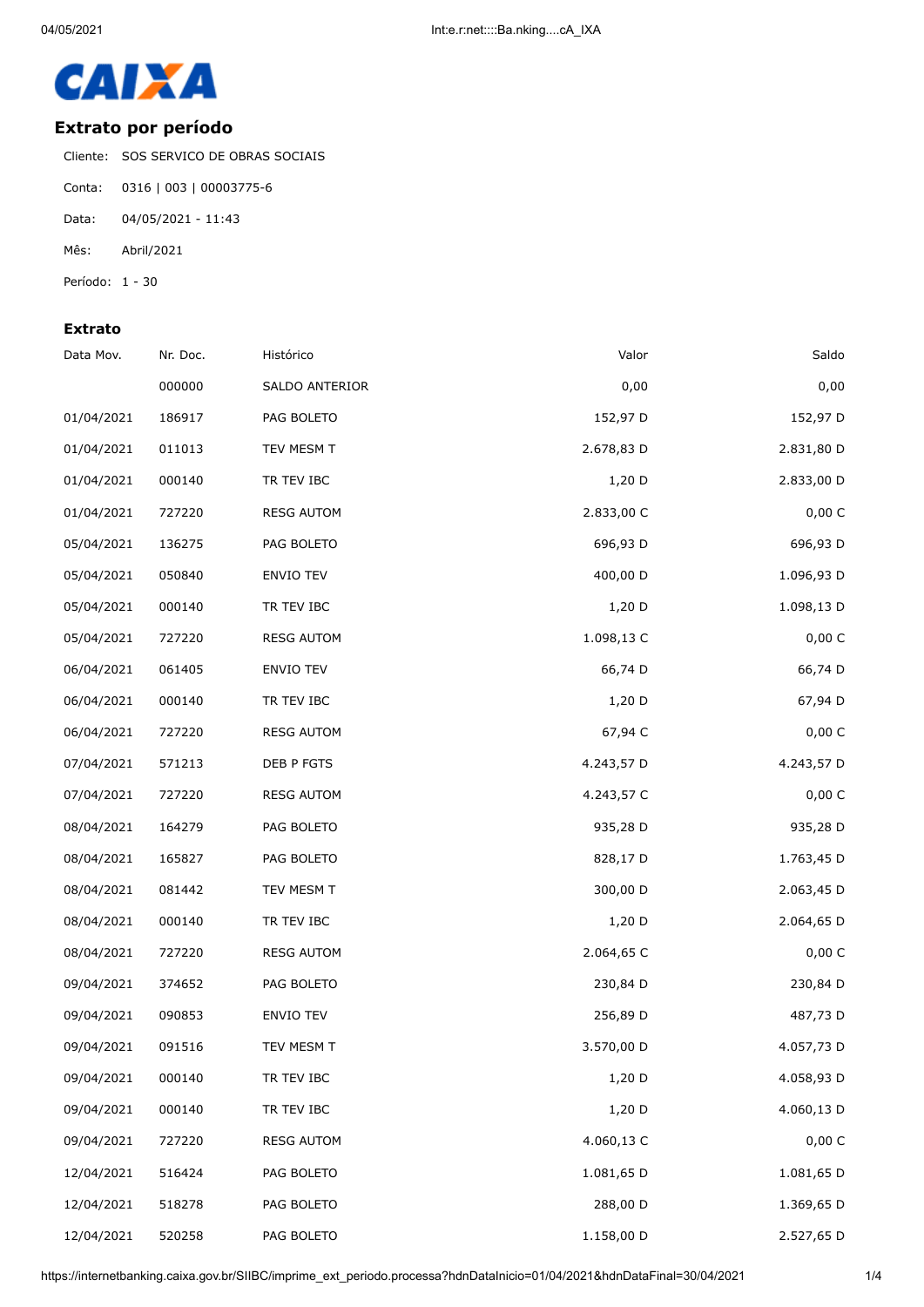| 04/05/2021 |        | Int:e.r:net::::Ba.nkingcA_IXA |             |             |
|------------|--------|-------------------------------|-------------|-------------|
| 12/04/2021 | 121122 | TEV MESM T                    | 6.500,00 D  | 9.027,65 D  |
| 12/04/2021 | 000140 | TR TEV IBC                    | $1,20$ D    | 9.028,85 D  |
| 12/04/2021 | 727220 | <b>RESG AUTOM</b>             | 9.028,85 C  | 0,00 C      |
| 13/04/2021 | 467266 | PAG BOLETO                    | 700,00 D    | 700,00 D    |
| 13/04/2021 | 131336 | ENVIO TEV                     | 23,17 D     | 723,17 D    |
| 13/04/2021 | 000140 | TR TEV IBC                    | $1,20$ D    | 724,37 D    |
| 13/04/2021 | 727220 | <b>RESG AUTOM</b>             | 724,37 C    | 0,00 C      |
| 14/04/2021 | 141052 | TEV MESM T                    | 17.245,41 D | 17.245,41 D |
| 14/04/2021 | 000140 | TR TEV IBC                    | $1,20$ D    | 17.246,61 D |
| 14/04/2021 | 727220 | <b>RESG AUTOM</b>             | 17.246,61 C | 0,00 C      |
| 16/04/2021 | 071490 | PAG BOLETO                    | 100,52 D    | 100,52 D    |
| 16/04/2021 | 727220 | <b>RESG AUTOM</b>             | 100,52 C    | 0,00 C      |
| 20/04/2021 | 200952 | CRED TEV                      | 90.254,10 C | 90.254,10 C |
| 20/04/2021 | 541383 | PAG BOLETO                    | 1.459,39 D  | 88.794,71 C |
| 20/04/2021 | 011419 | TEV MESM T                    | 1.376,67 D  | 87.418,04 C |
| 20/04/2021 | 011421 | TEV MESM T                    | 2.130,00 D  | 85.288,04 C |
| 20/04/2021 | 011422 | TEV MESM T                    | 276,92 D    | 85.011,12 C |
| 20/04/2021 | 011423 | TEV MESM T                    | 330,00 D    | 84.681,12 C |
| 20/04/2021 | 011424 | TEV MESM T                    | 1.101,83 D  | 83.579,29 C |
| 20/04/2021 | 011425 | TEV MESM T                    | 444,20 D    | 83.135,09 C |
| 20/04/2021 | 011427 | TEV MESM T                    | 722,87 D    | 82.412,22 C |
| 20/04/2021 | 000140 | TR TEV IBC                    | 1,20 D      | 82.411,02 C |
| 20/04/2021 | 000140 | TR TEV IBC                    | $1,20$ D    | 82.409,82 C |
| 20/04/2021 | 000140 | TR TEV IBC                    | $1,20$ D    | 82.408,62 C |
| 20/04/2021 | 000140 | TR TEV IBC                    | 1,20 D      | 82.407,42 C |
| 20/04/2021 | 000140 | TR TEV IBC                    | $1,20$ D    | 82.406,22 C |
| 20/04/2021 | 000140 | TR TEV IBC                    | 1,20 D      | 82.405,02 C |
| 20/04/2021 | 000140 | TR TEV IBC                    | 1,20 D      | 82.403,82 C |
| 20/04/2021 | 990001 | APL AUTOM                     | 82.403,82 D | 0,00 C      |
| 22/04/2021 | 106873 | PAG BOLETO                    | 118,44 D    | 118,44 D    |
| 22/04/2021 | 727220 | <b>RESG AUTOM</b>             | 118,44 C    | 0,00 C      |
| 23/04/2021 | 120337 | PAG BOLETO                    | 223,59 D    | 223,59 D    |
| 23/04/2021 | 727220 | <b>RESG AUTOM</b>             | 223,59 C    | 0,00 C      |
| 26/04/2021 | 182951 | PAG BOLETO                    | 1.841,22 D  | 1.841,22 D  |
| 26/04/2021 | 000000 | MANUT CTA                     | 49,00 D     | 1.890,22 D  |
| 26/04/2021 | 727220 | <b>RESG AUTOM</b>             | 1.890,22 C  | 0,00 C      |
| 28/04/2021 | 281305 | TEV MESM T                    | 300,00 D    | 300,00 D    |
| 28/04/2021 | 000140 | TR TEV IBC                    | 1,20 D      | 301,20 D    |
| 28/04/2021 | 727220 | <b>RESG AUTOM</b>             | 301,20 C    | 0,00 C      |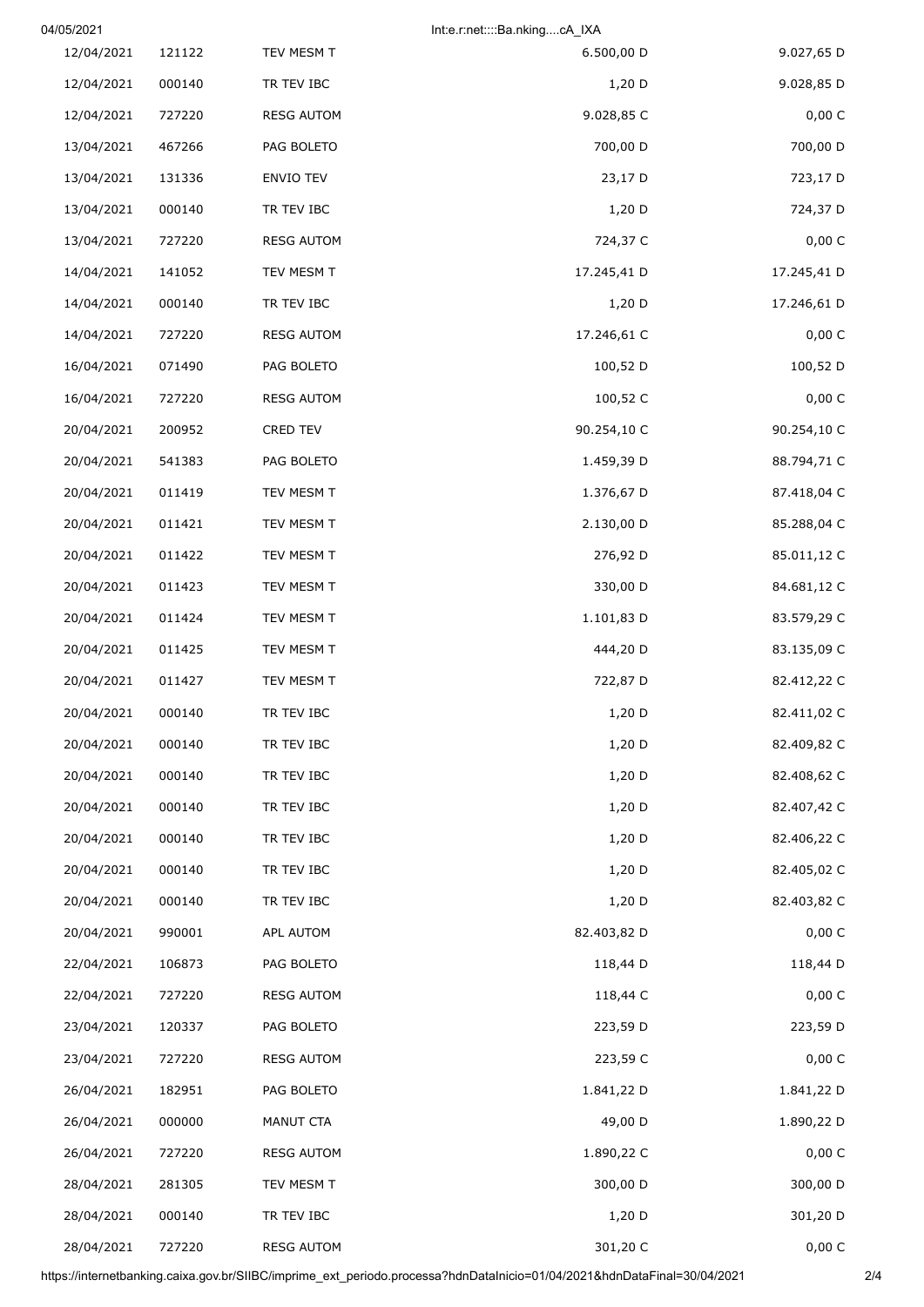04/05/2021 Int:e.r:net::::Ba.nking....cA\_IXA

| 29/04/2021 | 003710 | TEV MESM T | 689,57 D   | 689,57 D    |
|------------|--------|------------|------------|-------------|
| 29/04/2021 | 003712 | TEV MESM T | 1.117,30 D | 1.806,87 D  |
| 29/04/2021 | 003713 | TEV MESM T | 1.488,78 D | 3.295,65 D  |
| 29/04/2021 | 003714 | TEV MESM T | 1.863,93 D | 5.159,58 D  |
| 29/04/2021 | 003715 | TEV MESM T | 1.274,42 D | 6.434,00 D  |
| 29/04/2021 | 003716 | TEV MESM T | 2.447,28 D | 8.881,28 D  |
| 29/04/2021 | 003717 | TEV MESM T | 1.670,34 D | 10.551,62 D |
| 29/04/2021 | 003718 | TEV MESM T | 1.332,18 D | 11.883,80 D |
| 29/04/2021 | 003719 | TEV MESM T | 1.316,66 D | 13.200,46 D |
| 29/04/2021 | 003720 | TEV MESM T | 1.496,92 D | 14.697,38 D |
| 29/04/2021 | 003721 | TEV MESM T | 1.031,89 D | 15.729,27 D |
| 29/04/2021 | 003722 | TEV MESM T | 1.828,39 D | 17.557,66 D |
| 29/04/2021 | 003723 | TEV MESM T | 1.724,90 D | 19.282,56 D |
| 29/04/2021 | 003724 | TEV MESM T | 1.849,25 D | 21.131,81 D |
| 29/04/2021 | 003725 | TEV MESM T | 4.077,00 D | 25.208,81 D |
| 29/04/2021 | 003726 | TEV MESM T | 1.300,65 D | 26.509,46 D |
| 29/04/2021 | 003727 | TEV MESM T | 2.984,05 D | 29.493,51 D |
| 29/04/2021 | 003728 | TEV MESM T | 972,37 D   | 30.465,88 D |
| 29/04/2021 | 003729 | TEV MESM T | 980,07 D   | 31.445,95 D |
| 29/04/2021 | 003730 | TEV MESM T | 1.071,22 D | 32.517,17 D |
| 29/04/2021 | 003731 | TEV MESM T | 3.075,98 D | 35.593,15 D |
| 29/04/2021 | 003732 | TEV MESM T | 1.120,66 D | 36.713,81 D |
| 29/04/2021 | 000140 | TR TEV IBC | 1,20 D     | 36.715,01 D |
| 29/04/2021 | 000140 | TR TEV IBC | 1,20 D     | 36.716,21 D |
| 29/04/2021 | 000140 | TR TEV IBC | 1,20 D     | 36.717,41 D |
| 29/04/2021 | 000140 | TR TEV IBC | 1,20 D     | 36.718,61 D |
| 29/04/2021 | 000140 | TR TEV IBC | 1,20 D     | 36.719,81 D |
| 29/04/2021 | 000140 | TR TEV IBC | 1,20 D     | 36.721,01 D |
| 29/04/2021 | 000140 | TR TEV IBC | 1,20 D     | 36.722,21 D |
| 29/04/2021 | 000140 | TR TEV IBC | 1,20 D     | 36.723,41 D |
| 29/04/2021 | 000140 | TR TEV IBC | 1,20 D     | 36.724,61 D |
| 29/04/2021 | 000140 | TR TEV IBC | 1,20 D     | 36.725,81 D |
| 29/04/2021 | 000140 | TR TEV IBC | 1,20 D     | 36.727,01 D |
| 29/04/2021 | 000140 | TR TEV IBC | 1,20 D     | 36.728,21 D |
| 29/04/2021 | 000140 | TR TEV IBC | 1,20 D     | 36.729,41 D |
| 29/04/2021 | 000140 | TR TEV IBC | 1,20 D     | 36.730,61 D |
| 29/04/2021 | 000140 | TR TEV IBC | 1,20 D     | 36.731,81 D |
| 29/04/2021 | 000140 | TR TEV IBC | 1,20 D     | 36.733,01 D |
| 29/04/2021 | 000140 | TR TEV IBC | 1,20 D     | 36.734,21 D |

https://internetbanking.caixa.gov.br/SIIBC/imprime\_ext\_periodo.processa?hdnDataInicio=01/04/2021&hdnDataFinal=30/04/2021 3/4